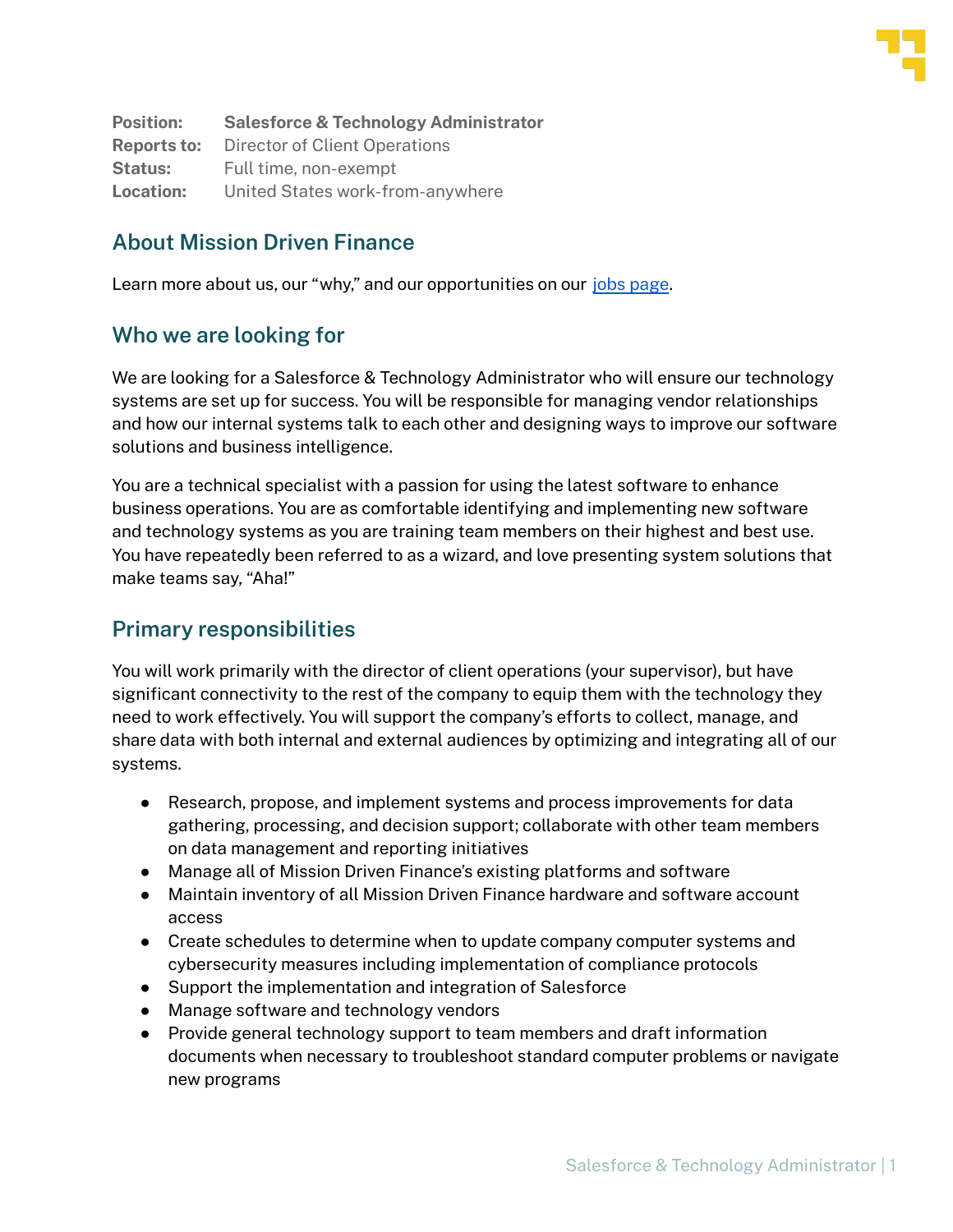

## **Desired values, qualifications & skills**

An ideal candidate will value:

- Our mission to build a better financial system
- Developing solutions from a team perspective
- Ability to execute semi-independently
- Commitment to quality balanced with efficiency
- Sense of humor, flexibility, and resilience

And have a background and skills that include:

- 3+ years of experience working with business software solutions, including CRM systems
- Expertise in and adaptability to various technology tools, spreadsheets, MS Office, Google Workspace, project management systems (Asana), communication systems (Slack), and knowledge of CRM systems (Salesforce)
- Strong attention to detail with an eye to continuous process improvement
- Excellent verbal and written communication
- Adaptability and responsiveness in an evolving startup environment with competing priorities and deadlines

Preference for candidates that also have one or more of:

- Familiarity with Microsoft Azure & Power BI
- Comfort with programming languages, SQL, and APIs
- Experience providing technology training
- Experience working in the investment or impact investment industry
- Fluency in another language beyond English
- Lived experience in our intended investment communities, such as BIPOC, New American, veteran, and other overlooked and underestimated communities

### **Compensation**

This is a full-time role with an annual salary range of \$60,000–\$90,000. This position includes company standard benefits:

- Generous paid time off plan along with 10 paid holidays
- Remote and flexible work schedule and environment
- 401k retirement plan with 4% employer match
- Stipend for work from home expenses
- Access to health/dental/vision plan
- Participation in company incentive program(s)
- \$500 annual professional development stipend